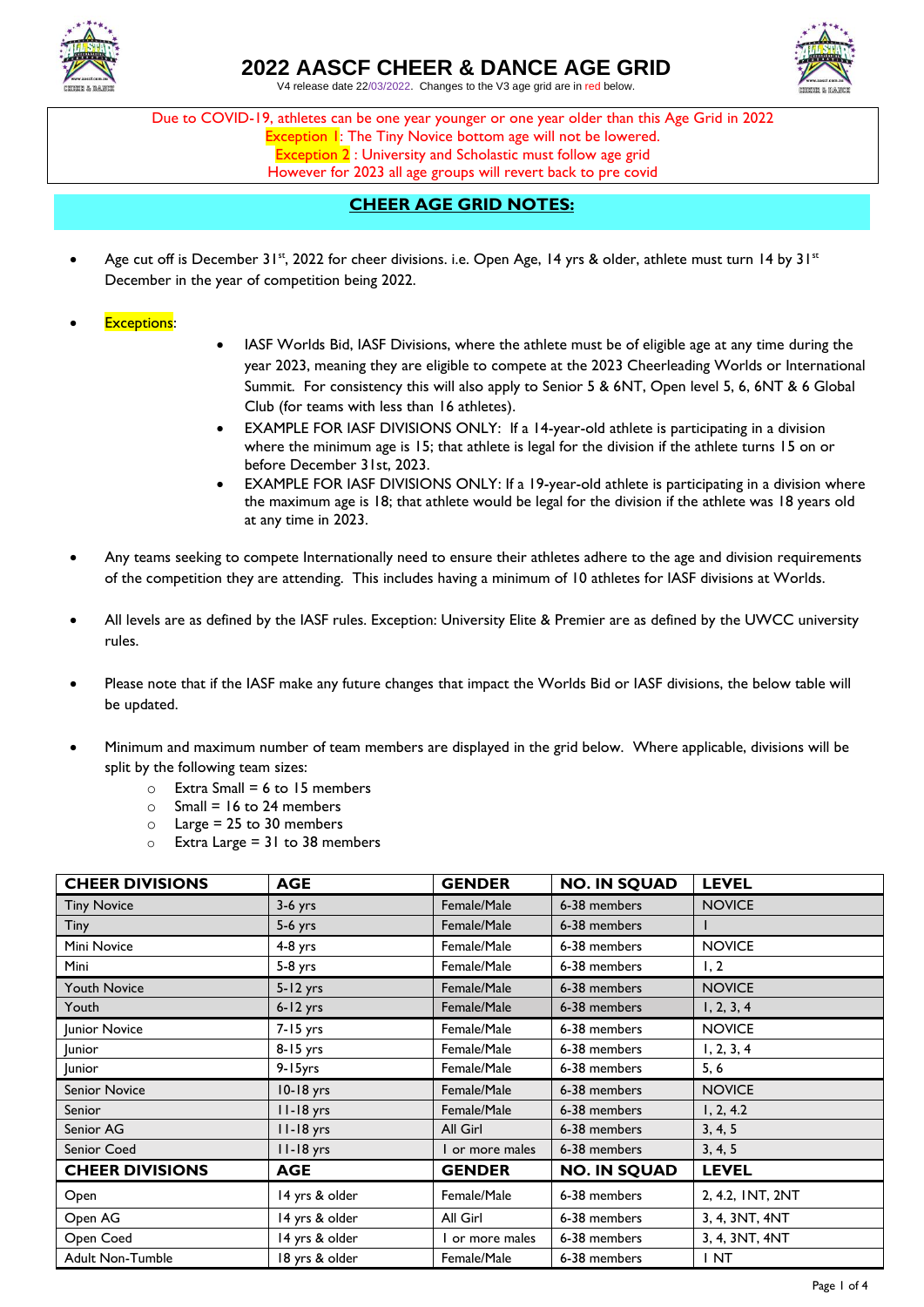

# **2022 AASCF CHEER & DANCE AGE GRID**



V4 release date 22/03/2022. Changes to the V3 age grid are in red below.

|                                                                                                                                                 | Foundation to Year 6<br>Scholastic: Primary School |                            | Female/Male |                 | 6-38 members  | 1, 2, INT, 2NT                                                                                                                                               |  |
|-------------------------------------------------------------------------------------------------------------------------------------------------|----------------------------------------------------|----------------------------|-------------|-----------------|---------------|--------------------------------------------------------------------------------------------------------------------------------------------------------------|--|
| Scholastic: High School                                                                                                                         | Year 7 to 12                                       |                            |             | Female/Male     | 6-38 members  | 1, 2, INT, 2NT                                                                                                                                               |  |
| Scholastic: High School AG                                                                                                                      |                                                    | Year 7 to 12               |             | All Girl        | 6-38 members  | $\overline{3}$                                                                                                                                               |  |
| Scholastic: High School Coed                                                                                                                    |                                                    | Year 7 to 12               |             | I or more males | 6-38 members  | $\overline{3}$                                                                                                                                               |  |
| CheerABILITY (Independent)                                                                                                                      |                                                    | Any Age                    |             | Female/Male     | Unlimited     | 1, 2, 3, 4 (no baskets refer to ACSA<br>CheerABILITY document)                                                                                               |  |
| CheerABILITY (Unified)                                                                                                                          | Any Age                                            |                            |             | Female/Male     | Unlimited     | 1, 2, 3, 4 (no baskets refer to ACSA<br>CheerABILITY document)                                                                                               |  |
| Please note : It is at the Event Providers discretion to split or combine divisions as required.                                                |                                                    |                            |             |                 |               |                                                                                                                                                              |  |
|                                                                                                                                                 |                                                    |                            |             |                 |               | IASF CHEER DIVISIONS - Must be age eligible at some point during 2023. These divisions have been matched to the 2023 ages released                           |  |
|                                                                                                                                                 |                                                    |                            |             |                 |               | by IASF. All teams will need to comply with any age grid requirements by the time the team attends the Summit event in Orlando in 2023                       |  |
| IASF Junior                                                                                                                                     |                                                    | 12-16 yrs                  |             | Female/Male     | 10-24 members | 1, 2, 3, 4                                                                                                                                                   |  |
| <b>IASF Senior</b>                                                                                                                              |                                                    | 14-18 yrs                  |             | Female/Male     | 10-24 members | 1, 2                                                                                                                                                         |  |
| <b>IASF Senior AG</b>                                                                                                                           |                                                    | $14-18$ yrs                |             | All Girl        | 10-24 members | 3, 4                                                                                                                                                         |  |
| <b>IASF Senior Coed</b>                                                                                                                         |                                                    | 14-18 yrs                  |             | I or more males | 10-24 members | 3, 4                                                                                                                                                         |  |
| IASF Open AG                                                                                                                                    |                                                    | 15yrs & older              | All Girl    |                 | 10-24 members | $\overline{4}$                                                                                                                                               |  |
| <b>IASF Open Coed</b>                                                                                                                           |                                                    | 15yrs & older              |             | I or more males | 10-24 members | $\overline{\mathbf{4}}$                                                                                                                                      |  |
| IASF CHEER WORLDS BID DIVISIONS & OPEN LEVEL 5, 6, 6NT & 6 Global Club- Age as of 31st Dec 2023                                                 |                                                    |                            |             |                 |               | *Please note, teams with less than 10 athletes can enter Open level 5, 6, 6NT or 6 Global Club divisions, however, IASF Cheer Worlds Bids Divisions are only |  |
| offered to teams with 10 or more athletes as per IASF requirements. Any teams seeking a world's bid must conform to the 2022-2023 IASF Age Grid |                                                    |                            |             |                 |               |                                                                                                                                                              |  |
| <b>IASF Senior AG</b>                                                                                                                           | $14-18$ years                                      |                            | All Girl    |                 | 10-24 members | 5                                                                                                                                                            |  |
| <b>IASF Senior Small Coed</b>                                                                                                                   | 14-18 years                                        |                            | 1-4 males   |                 | 10-24 members | 5                                                                                                                                                            |  |
| IASF Senior Large Coed                                                                                                                          | 14-18 years                                        |                            | 5-16 males  |                 | 10-24 members | 5                                                                                                                                                            |  |
| <b>IASF Senior AG NT</b>                                                                                                                        | 14-18 years                                        |                            | All Girl    |                 | 10-24 members | 6NT                                                                                                                                                          |  |
| <b>IASF Senior Coed NT</b>                                                                                                                      | 14-18 years                                        |                            | 1-20 males  |                 | 10-24 members | 6NT                                                                                                                                                          |  |
| IASF Open AG                                                                                                                                    |                                                    | 15 yrs & older             | All Girl    |                 | 6-24 members* | 5, 6                                                                                                                                                         |  |
| IASF Open Small Coed                                                                                                                            |                                                    | 15 yrs & older             | 1-4 males   |                 | 6-24 members* | 5, 6                                                                                                                                                         |  |
| IASF Open Large Coed                                                                                                                            |                                                    | 15 yrs & older             | 5-16 males  |                 | 6-24 members* | 5, 6                                                                                                                                                         |  |
| IASF Open AG NT                                                                                                                                 |                                                    | 15 yrs & older             | All Girl    |                 | 6-30 members* | 6NT                                                                                                                                                          |  |
| IASF Open Coed NT                                                                                                                               |                                                    | 15 yrs & older             | 1-20 males  |                 | 6-30 members* | 6NT                                                                                                                                                          |  |
| IASF Open AG                                                                                                                                    |                                                    | 17 yrs & older             |             | All Girl        | 10-24 members | $\overline{7}$                                                                                                                                               |  |
| IASF Open Small Coed                                                                                                                            |                                                    | 17 yrs & older             |             | 1-4 males       | 10-24 members | $\overline{7}$                                                                                                                                               |  |
| IASF Open Large Coed                                                                                                                            |                                                    | 17 yrs & older             |             | 5-16 males      | 10-24 members | $\overline{7}$                                                                                                                                               |  |
| IASF Open AG NT                                                                                                                                 |                                                    | 17 yrs & older             | All Girl    |                 | 10-30 members | 7NT                                                                                                                                                          |  |
| IASF Open Coed NT                                                                                                                               |                                                    | 17 yrs & older             | I-20 males  |                 | 10-30 members | 7NT                                                                                                                                                          |  |
| <b>IASF Global Club AG</b>                                                                                                                      |                                                    | 15 yrs & older<br>All Girl |             |                 | 6-24 members* | 6                                                                                                                                                            |  |
| IASF Global Club Coed                                                                                                                           |                                                    | 15 yrs & older             | I-16 males  |                 | 6-24 members* | 6                                                                                                                                                            |  |
|                                                                                                                                                 |                                                    |                            |             |                 |               | UNIVERSITY CHEER DIVISIONS - Divisions below may have adjustments made by UniSport at the end of the 2021 season. Uni athletes                               |  |
| must be from the same institution.                                                                                                              |                                                    |                            |             |                 |               |                                                                                                                                                              |  |
| University                                                                                                                                      |                                                    | Registered Uni student     |             | Female/Male     | 6-38 members  | I NT <sup>*</sup> (Open All Star<br>Division)                                                                                                                |  |
| University                                                                                                                                      |                                                    | Registered Uni student     |             | All Girl        | 6-38 members  | $1/2$ NT*                                                                                                                                                    |  |
| <b>University Coed</b>                                                                                                                          |                                                    | Registered Uni student     |             | I or more males | 6-38 members  | $1/2$ NT*                                                                                                                                                    |  |
| University                                                                                                                                      |                                                    | Registered Uni student     |             | All Girl        | 6-24 members  | 3/4                                                                                                                                                          |  |
| <b>University Coed</b>                                                                                                                          |                                                    | Registered Uni student     |             | I or more males | 6-24 members  | 3/4                                                                                                                                                          |  |
| <b>University Elite</b>                                                                                                                         |                                                    | Registered Uni student     |             | All Girl        | 6-20 members  | Elite                                                                                                                                                        |  |
| University Elite Small Coed                                                                                                                     | Registered Uni student                             |                            |             | I-4 males       | 6-16 members  | Elite                                                                                                                                                        |  |
| University Elite Large Coed                                                                                                                     | Registered Uni student                             |                            |             | 5-9 males       | 6-16 members  | Elite                                                                                                                                                        |  |
| University Elite Super Coed                                                                                                                     | Registered Uni student                             |                            |             | Up to 13 males  | 6-24 members  | Elite                                                                                                                                                        |  |
| <b>University Premier</b>                                                                                                                       | Registered Uni student                             |                            |             | All Girl        | 6-20 members  | Premier                                                                                                                                                      |  |
| University Premier Small Coed<br>Registered Uni student                                                                                         |                                                    |                            | I-4 males   | 6-16 members    | Premier       |                                                                                                                                                              |  |
| Registered Uni student<br>University Premier Large Coed                                                                                         |                                                    |                            | 5-9 males   | 6-16 members    | Premier       |                                                                                                                                                              |  |
| <b>University Premier Super Coed</b>                                                                                                            | Registered Uni student                             |                            |             | Up to 13 males  | 6-24 members  | Premier                                                                                                                                                      |  |
| Level 1 & 1/2 divisions will not be separated at the University Games i.e. Level 1/2 NT (Non-Tumble) will be offered                            |                                                    |                            |             |                 |               |                                                                                                                                                              |  |
| <b>FISU DIVISIONS</b>                                                                                                                           |                                                    |                            |             |                 |               |                                                                                                                                                              |  |
| Elite All Girl                                                                                                                                  |                                                    | Registered Uni student     |             | All Girl        | 16-20 members | 5                                                                                                                                                            |  |
| <b>Elite Small Coed</b>                                                                                                                         | Registered Uni student                             |                            |             | 1-4 males       | 16-20 members | 5                                                                                                                                                            |  |
| Elite Large Coed<br>Registered Uni student                                                                                                      |                                                    |                            | 5-12 males  | 16-20 members   | 5             |                                                                                                                                                              |  |
| Premier All Girl                                                                                                                                |                                                    | Registered Uni student     |             | All Girl        | 16-20 members | 6                                                                                                                                                            |  |
| Premier Small Coed                                                                                                                              |                                                    | Registered Uni student     |             | 1-4 males       | 16-20 members | 6                                                                                                                                                            |  |
| Premier Large Coed                                                                                                                              |                                                    | Registered Uni student     |             | 5-12 males      | 16-20 members | 6                                                                                                                                                            |  |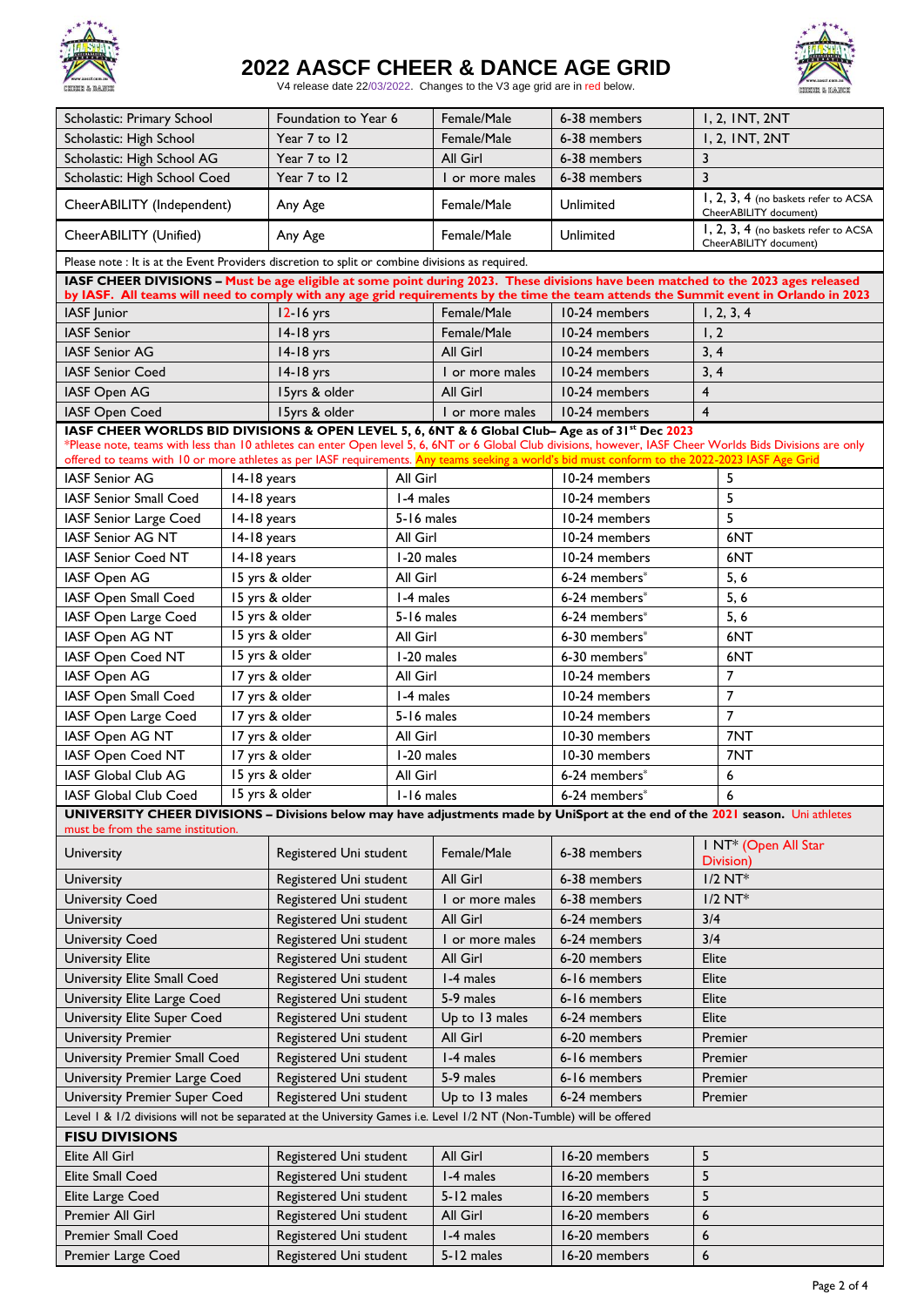

V4 release date 22/03/2022. Changes to the V3 age grid are in red below.



Due to COVID-19, athletes can be one year younger or one year older than this Age Grid.

### **DANCE AGE GRID NOTES:**

- Age cut off is December 31st, 2022. i.e. Open Age, 14 yrs & older, athlete must turn 14 by 31st December in the year of competition being 2022. Note: Athletes in Senior Dance Worlds Bid Divisions must be born between 1st June 2002-31st December 2009.
- Any teams seeking to compete Internationally need to ensure their athletes adhere to the age and division requirements of the competition they are attending.
- An Asterix (\*) indicates that teams in these divisions will be eligible to compete for a Worlds Bids. Exception: Junior Lyrical / Contemporary is not offered at Worlds.
- Please note that if the IASF/USASF make any future changes that impact the Worlds Bid divisions, the below table will be updated accordingly. **Any teams seeking a world's bid must conform to the 2022-2023 IASF/USASF Age Grid**
- All Dance divisions are as defined by the IASF rules
- To be eligible to be selected for UniSports Uni Roo's Dance Team for the FISU World Championships you must compete in the large Jazz, Hip Hop or Pom divisions. Please note that if teams compete at the FISU World Championships the large Jazz division requires 18- 20 dancers*.*
- University Open Dance Teams (includes non-registered Uni students) are to compete in the All Star dance divisions under the All Star rules.

#### • Currently High Kick Worlds Bids can only be offered to IASF Dance Worlds in Junior and Open divisions

| <b>DANCE DIVISION</b>                                                             | <b>AGE</b>                                                                                                      | <b>PETITE</b> | <b>SMALL</b> | <b>LARGE</b>      | <b>STYLES</b>          |  |
|-----------------------------------------------------------------------------------|-----------------------------------------------------------------------------------------------------------------|---------------|--------------|-------------------|------------------------|--|
| <b>Tiny Dance Novice</b>                                                          | 6 yrs & younger                                                                                                 | 5-9 dancers   | 5-14 dancers | 15 & more dancers | J, HH, P, LYR/CONT     |  |
| <b>Tiny Dance</b>                                                                 | $4-6$ yrs                                                                                                       | 5-9 dancers   | 5-14 dancers | 15 & more dancers | J, HH, P, LYR/CONT     |  |
| Mini Dance Novice                                                                 | 9 yrs & younger                                                                                                 | 5-9 dancers   | 5-14 dancers | 15 & more dancers | I, HH, P, LYR/CONT     |  |
| Mini Dance                                                                        | $5-9$ yrs                                                                                                       | 5-9 dancers   | 5-14 dancers | 15 & more dancers | J, HH, P, LYR/CONT     |  |
| <b>Youth Dance Novice</b>                                                         | 12 yrs & younger                                                                                                | 5-9 dancers   | 5-14 dancers | 15 & more dancers | J, HH, P, LYR/CONT     |  |
| Youth Dance                                                                       | $7 - 12$ yrs                                                                                                    | 5-9 dancers   | 5-14 dancers | 15 & more dancers | J, HH, P, LYR/CONT     |  |
| <b>Iunior Dance Novice</b>                                                        | 15 yrs & younger                                                                                                | 5-9 dancers   | 5-14 dancers | 15 & more dancers | I, HH, P, LYR/CONT     |  |
| Junior Dance*                                                                     | $9 - 15$ yrs                                                                                                    | 5-9 dancers   | 5-14 dancers | 15 & more dancers | J, HH, P, LYR/CONT, HK |  |
| Senior Dance Novice                                                               | 18 yrs & younger                                                                                                | 5-9 dancers   | 5-14 dancers | 15 & more dancers | J, HH, P, LYR/CONT     |  |
| <b>Senior Dance</b>                                                               | $11-18$ yrs                                                                                                     | 5-9 dancers   | 5-14 dancers | 15 & more dancers | J, HH, P, LYR/CONT, HK |  |
|                                                                                   | SENIOR DANCE WORLDS BID DIVISION: The extra year of eligibility applies to this division, however any teams     |               |              |                   |                        |  |
|                                                                                   | seeking a world's bid must conform to the 2022-2023 USASF Age Grid.                                             |               |              |                   |                        |  |
| Senior Dance Worlds<br>Division*                                                  | 12-18 yrs (must be born<br>between 1st June 2002-31st<br>December 2009 as per<br>2022 Dance Worlds<br>divisions | N/A           | 4-14 dancers | 15 & more dancers | J, HH, P, LYR/CONT     |  |
| Open Dance Novice                                                                 | 15 yrs & older                                                                                                  | 5-9 dancers   | 5-15 dancers | 16-30 dancers     | J, HH, P, LYR/CONT     |  |
| Open Dance AG*                                                                    | 15 yrs & older                                                                                                  | 6-9 dancers   | 6-15 dancers | 16-30 dancers     | J, HH, P, LYR/CONT, HK |  |
| Open Dance Coed*                                                                  | 15 yrs & older                                                                                                  | 6-9 dancers   | 6-15 dancers | 16-30 dancers     | J, HH, P, LYR/CONT, HK |  |
| <b>Adult Dance</b>                                                                | 18 yrs & older                                                                                                  | N/A           | N/A          | 5-30 dancers open | HH, POM                |  |
| <b>DanceABILITY</b><br>(Independent)                                              | N/A                                                                                                             | N/A           | N/A          | N/A               | HH, P, (J/L/C)         |  |
| <b>Dance ABILITY</b><br>(Unified)                                                 | N/A                                                                                                             | N/A           | N/A          | N/A               | HH, P, (J/L./C)        |  |
|                                                                                   | It is at the Event Providers discretion to split or combine divisions as required.                              |               |              |                   |                        |  |
| Scholastic: Primary School                                                        | Foundation to Year 6                                                                                            | 5-9 dancers   | 5-14 dancers | 15 & more dancers | J, HH, P, LYR/CONT     |  |
| Scholastic: High School                                                           | Year 7 to 12                                                                                                    | 5-9 dancers   | 5-14 dancers | 15 & more dancers | J, HH, P, LYR/CONT     |  |
| <b>UNIVERSITY DANCE DIVISIONS Uni athletes must be from the same institution.</b> |                                                                                                                 |               |              |                   |                        |  |
|                                                                                   |                                                                                                                 |               |              |                   |                        |  |
| University                                                                        | Registered Uni student                                                                                          |               | 5-16 dancers |                   | J, HH, P               |  |
| University                                                                        | Registered Uni student                                                                                          |               |              | 5-24 dancers      | LYR/CONT               |  |
| University                                                                        | Registered Uni student                                                                                          |               |              | 16-20 dancers     | HH, P                  |  |
| University                                                                        | Registered Uni student                                                                                          |               |              | 17-20 dancers     |                        |  |
| University (Doubles)                                                              | Registered Uni student                                                                                          | 2 dancers     |              |                   | I, HH, P               |  |